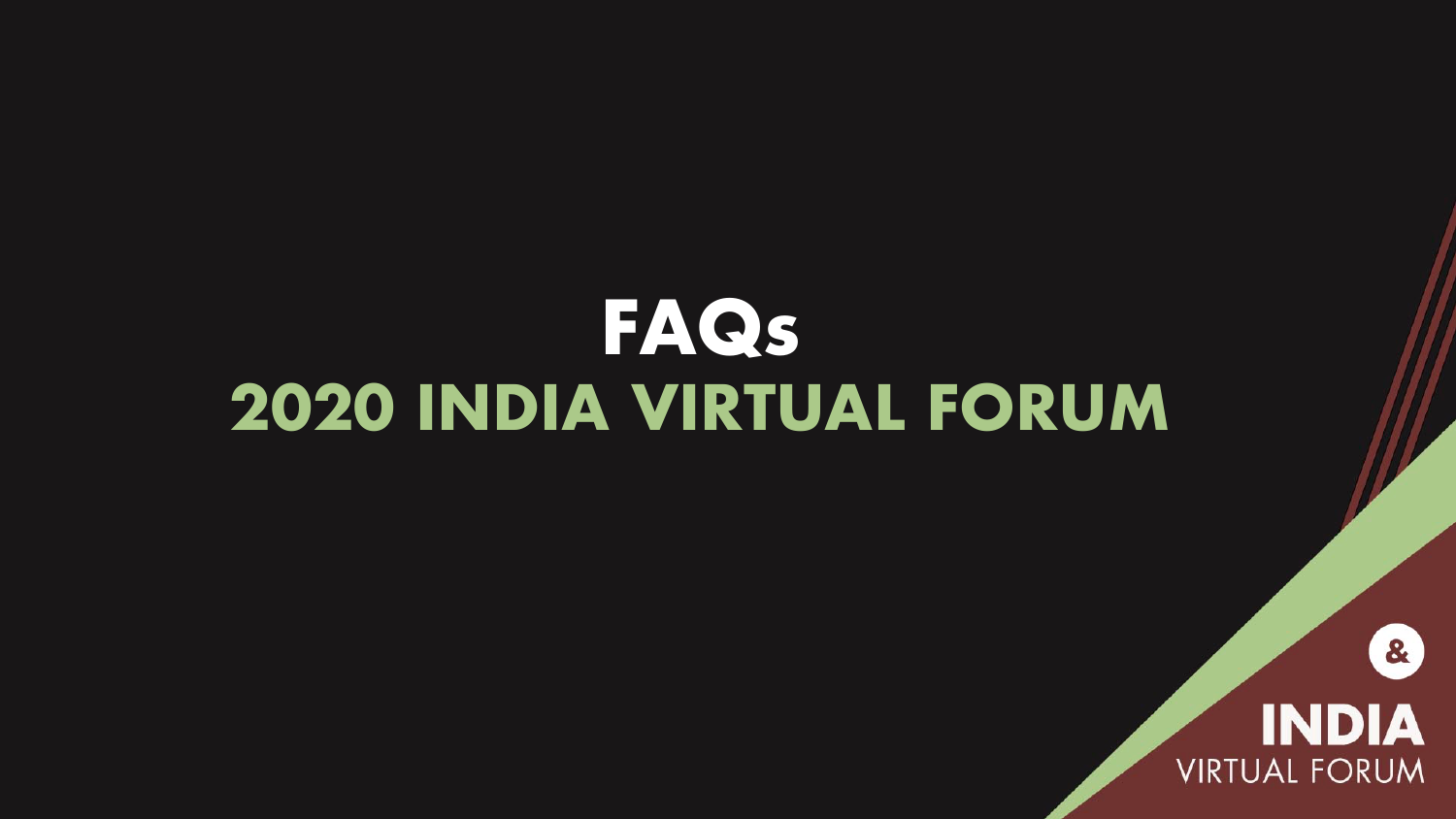Out & Equal is the premier organization working exclusively on LGBTQ workplace equality. Through our worldwide programs, Fortune 500 partnerships and our annual Workplace Summit conference, we help LGBTQ people thrive and support organizations creating a culture of belonging for all.

We partner with Fortune 1000 companies, government agencies, and organizations across industries and diverse missions to provide LGBTQ executive leadership development, comprehensive D&I training and consultation, and professional networking opportunities that build inclusive and welcoming work environments.

Out and Equal works with executives, HR and D&I professionals, and LGBTQ+ employee resource group (ERG) leaders to strengthen their role as internal change agents, bolstering their effectiveness and helping them incorporate and advance best practices in Diversity & Inclusion work.

We believe equality is about more than checking off boxes. And we know inclusion requires more than a set of directions. It's about creating spaces that celebrate and foster growth for every kind of employee, where leadership is made up of different people with diverse perspectives.

## **INDI VIRTUAL FORUM**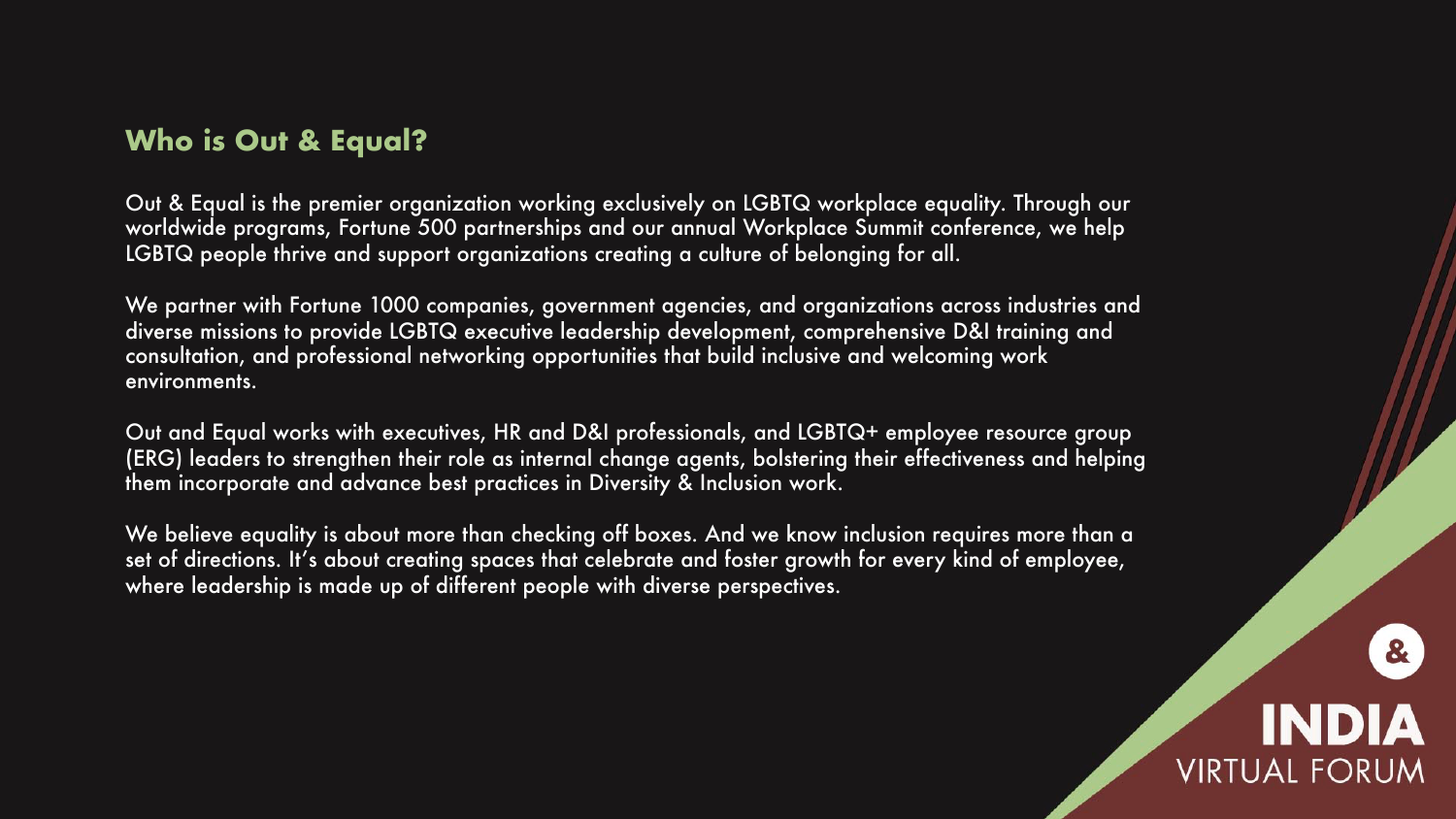#### **Where can I find the Agenda for the India Forum?**

The agenda can be by clicking the "Join Sessions" button on the event home page. You agenda here.

#### **When can I access the India Virtual Forum?**

The Forum is hosted on Zoom. In order to access the sessions, click the "Join Sessions' passcode. Throughout the day, you will use the Zoom links provided in the agenda to the link to join.

#### **I never received my email granting me access to the virtual platform. WI**

Please make sure you are checking the email account that you used during the registration process – the email would have been sent.

Email subject line: Access to the 2020 India Forum! Email sender: Out & Equal Workplaces Advocates at hello@outandequal.org

This email may have been sent to your spam folder, please be sure to check there. If  $y$ email, please contact virtualforumsupport@outandequal.org.

#### **If I need assistance with the Zoom platform, how do I get help?**

Please ensure you are using the latest version of Zoom. Click here to download. Zoor primer on getting started in using their platform. If you need additional assistance usir virtualforumsupport@outandequal.org.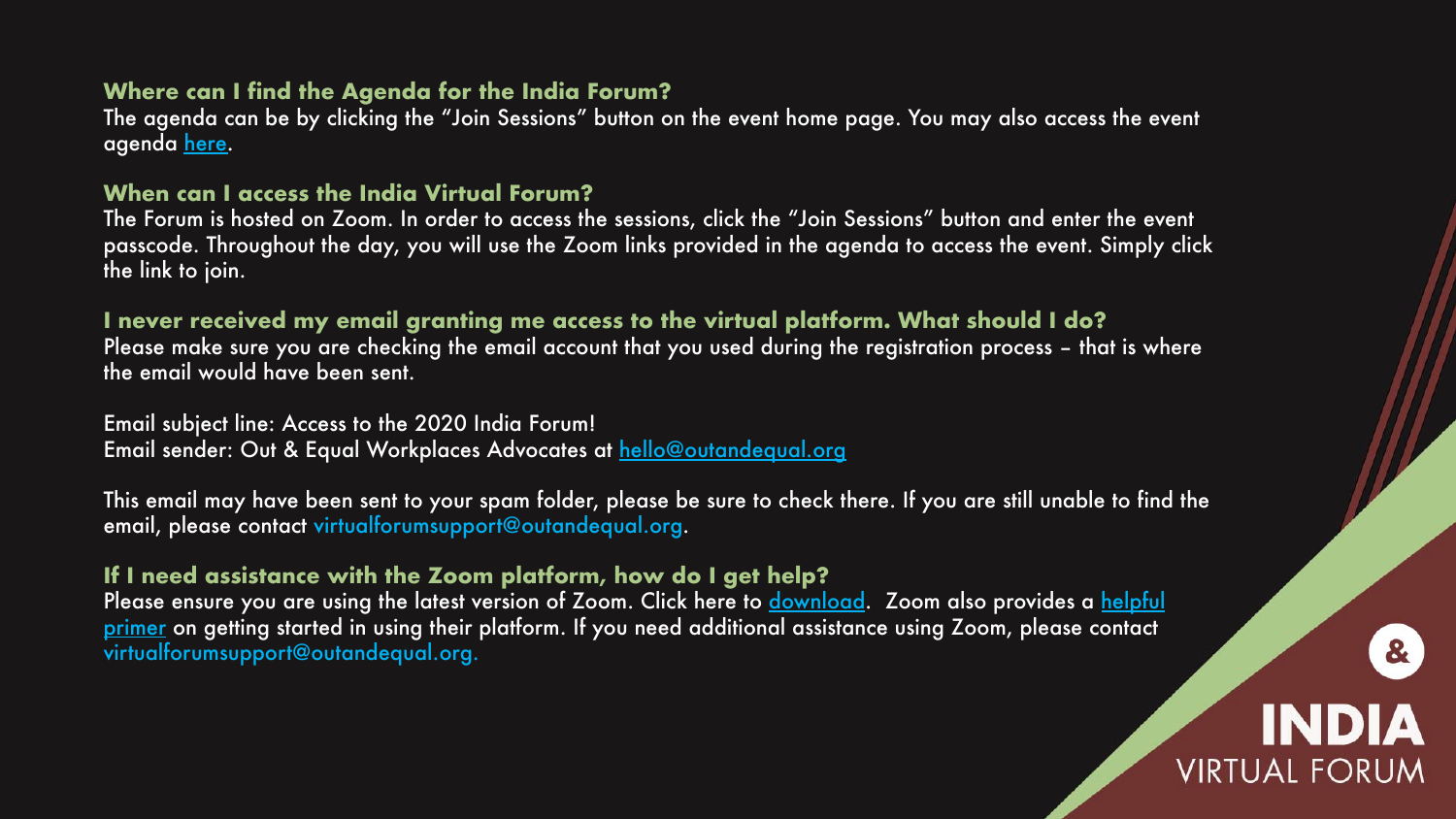## **Since the Forum is Zoom based, what can I do if my company does not permit the use of Zoom?**

### If you are unable to access Zoom, you may cor **one of the following op[tions:](mailto:virtualforumsupport@outandequal.org)**

**Option #1 -** The best way to maximize your experiene temporary lift from your company on Zoom restrictions Forum.

**Option #2 –** The next best option would be to use you

**Option #3 -** Another option is to participate in Zoom tablet or phone. Please note - this workaround is for atte Workshop presenters MUST be able to download the Z

**Option #4 -** If you are unable to utilize any of the rec above, please contact us at virtualforumsupport@outand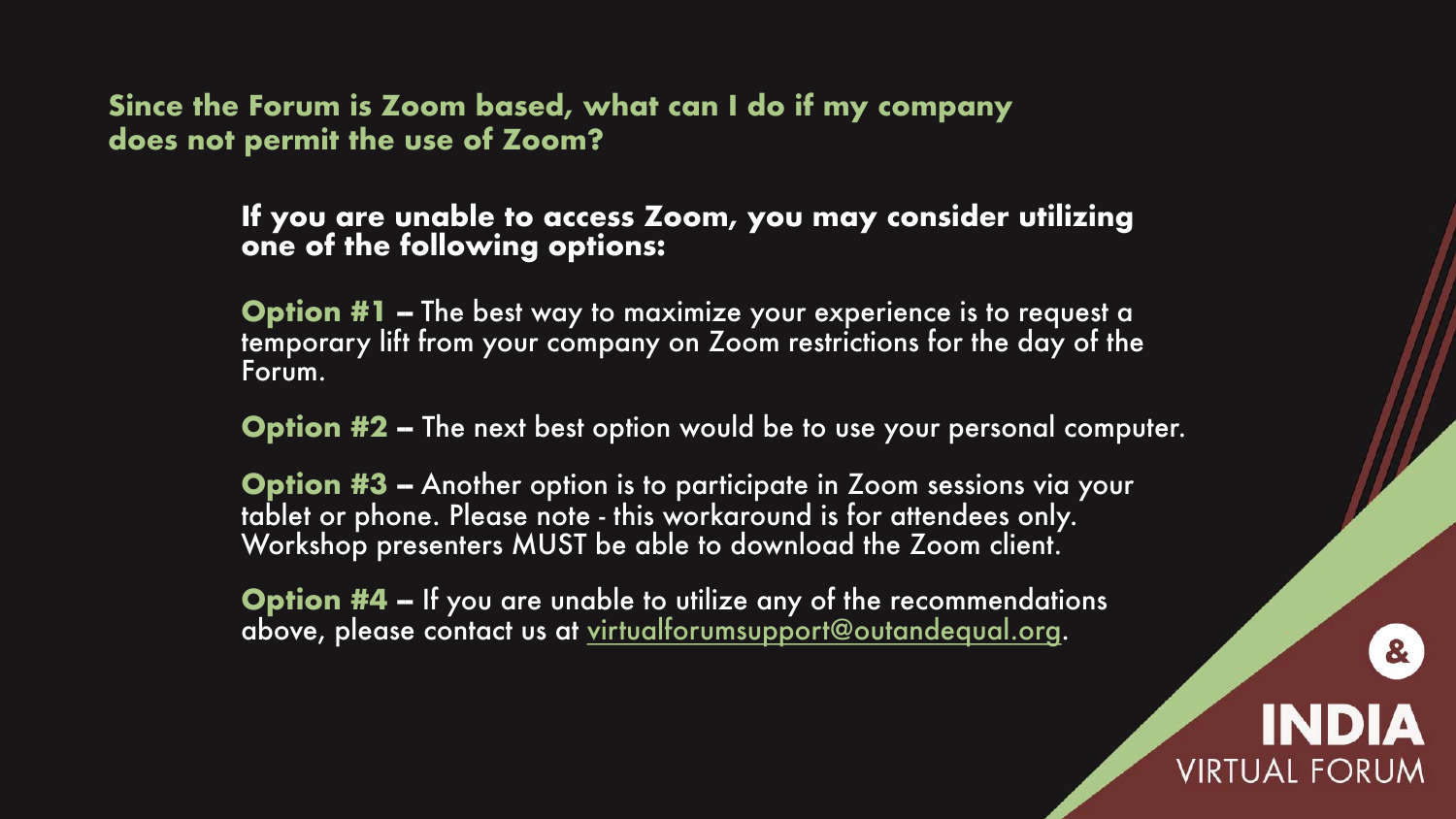## **What do I do if I can't hear a Workshop on my screen?**

### **Here are three solutions that might help you mak audible:**

**1.** Ensure your volume is not turned down or mute **2.** Make sure you have good internet access. Are using your connection?

**3.** Make sure "Join Audio by Computer" button in webinar screen is selected.

**4.** If you do not hear sound, select the "Audio Set lower left-hand corner of the webinar window. Try of the other "Select a Speaker" options if other options displayed.

**5.** For more information, Zoom offers a useful rese https://support.zoom.us/hc/en-us/articles/20295